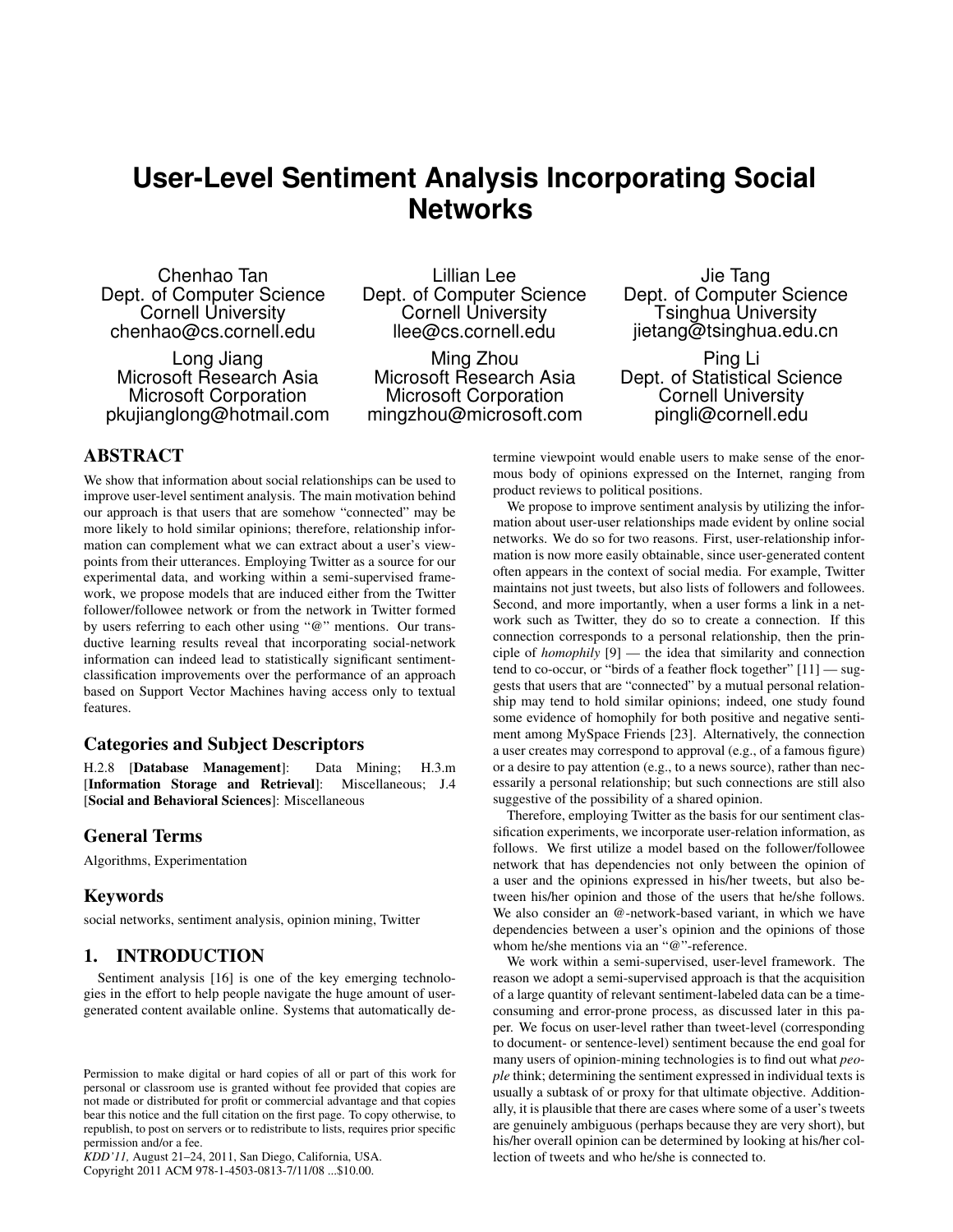**Contributions** First, we empirically confirm that the probability that two users share the same opinion is indeed correlated with whether they are connected in the social network.

We then show that using graphical models incorporating socialnetwork information can lead to statistically significant improvements in user-level sentiment polarity classification with respect to an approach using only textual information.

Additionally, we perform an array of experimental comparisons that encompasses not only the variation in underlying network (follower/followee vs. @-network) mentioned above, but also variation in how the parameters of our model are learned; how the baseline SVMs are trained; and which graph we employ, i.e., is it enough for user  $v_i$  to follow user  $v_j$  (corresponding to attention and/or homophily), or should we require that  $v_i$  and  $v_j$  mutually follow each other (more in line with homophily only)? For some topics, a combination of homophily and approval/attention links performs better than homophily links alone; but in other topics, homophily-only links are best. Interestingly, we find that when the edge quality is sufficiently high, even a very small number of edges can lead to statistically significant improvements.

**Paper organization** §2 gives a formal characterization of our userlevel sentiment categorization problem within the setting of Twitter. §3 introduces the data set we collect and presents some motivational analysis. §4 explains our proposed model and describes algorithms for parameter estimation and prediction. §5 presents our experimental results. §6 introduces related work not mentioned otherwise. §7 concludes by summarizing our work and discussing future directions.

# **2. CONCRETE PROBLEM SETTING**

In this section, we frame the problem in the context of Twitter to keep things concrete, although adaptation of this framework to other social-network settings is straightforward. In brief, we address the semi-supervised topic-dependent sentiment-polarity user categorization task. In doing so, we consider four different ways in which Twitter users can be considered to be "connected".

Our task is to classify each user's sentiment on a specific topic into one of two polarities: "Positive" and "Negative".<sup>1</sup> "Positive" means that the user supports or likes the target topic, whereas "Negative" stands for the opposite. (As stated above, this differs from classifying each of a user's tweets.) Given the scale of Twitter and the difficulty in acquiring labels (see §3), we work within the semisupervised learning paradigm. That is, we assume that we are given a topic and a user graph, where a relatively small proportion of the users have already been labeled, and the task is to predict the labels of all the unlabeled users.

Our motivating intuition, that "connected" users will tend to hold similar opinions, requires us to define what "connected" means. For Twitter, there are several possibilities. These roughly correspond to whether we should consider only "personal connections", in accordance with homophily, or "any connection", which is more in line with the approval/attention hypothesis mentioned in the introduction. Note that focusing on personal connections presumably means working with less data.

The first possibility we consider is to deem two Twitter users to be connected if one "follows" the other. (From now on, to distinguish between the Twitter-defined "following" relationship and ordinary English usages of the word "follow", we use *"t-follow"* to refer to the Twitter version.) This corresponds to the idea that users often agree with those they pay attention to. Of course, this isn't always true: for example, 21% of US Internet users usually consult websites that hold opposing political viewpoints [20]. So, alternatively, we may instead only consider pairs of users who know each other personally. As a rough proxy for this sort of relationship information, we look at whether a user mentions another by name using the Twitter @-convention; the intuition is that a user will address those who they are having a conversation with, and thus know. Again, though, this is only a heuristic.

Another factor to take into account is whether we should require both users in a potential pair to connect with each other. Mutual connections presumably indicate stronger relationships, but attention effects may be more important than homophily effects with respect to shared sentiment.

We thus have  $2 \times 2$  possibilities for our definition of when we decide that a connection (edge) between users exists.

- *Directed t-follow graph*: user  $v_i$  t-follows  $v_j$  ( $v_j$  may or may not t-follow  $v_i$  in return).
- *Mutual t-follow graph*: user  $v_i$  t-follows  $v_j$  *and* user  $v_j$ t-follows  $v_i$ .
- *Directed* @ *graph*:  $v_i$  has mentioned  $v_j$  via a tweet containing " $@v_j$ " ( $v_j$  may or may not  $@$ -mention  $v_i$  in return).
- *Mutual* @ *graph*:  $v_i$  has mentioned  $v_j$  via a tweet containing " $@v_j"$  *and* vice versa.

# **3. DATA AND INITIAL OBSERVATIONS**

# **3.1 Data Collection**

**Motivation** We first planned to adopt the straightforward approach to creating a labeled test set, namely, manually annotating arbitrary Twitter users as to their sentiment on a topic by reading the users' on-topic tweets. However, inter-annotator agreement was far below what we considered to be usable levels. Contributing factors included the need for familiarity with topic-specific information and cultural context to interpret individual tweets; for example, the tweet "#lakers b\*\*tch!" was mistakenly labeled negative for the topic "Lakers" (the expletive was spelled out in full in the original).

Fortunately, this problem can be avoided to some degree by taking advantage of the fact that user metadata is often much easier to interpret. For example, with respect to the topic "Obama", there are Twitter users with the bios "social engineer, karma dealer, & obama lover" and "I am a right wing radical-American that is anti-Sharia law, anti-muslim, pro-Israel, anti-Obama and America FIRST", another with username "against\_obama", and so on.<sup>2</sup> We thus employed the following data-acquisition procedure.

**Initial pass over users** Our goal was to find a large set of users whose opinions are clear, so that the gold-standard labels would be reliable. To begin the collection process, we selected as seed users a set of high-profile political figures and a set of users who seemed opposed to them (e.g., "BarackObama", "RepRonPaul", "against\_obama"). We performed a crawl by traversing edges starting from our seed set.

**Topic selection and gold-standard user labeling** In the crawl just described, the set of profiles containing the corresponding keyword tended to be hugely biased towards the positive class. We therefore used the initially-gathered profiles to try to find topics with a more balanced class distribution: we computed those keywords with the highest frequencies among the words in the profiles, resulting in

<sup>&</sup>lt;sup>1</sup>We initially worked with positive/negative/neutral labels, but determining neutrality was difficult for the annotators.

 $2$ In practice, we also require that such users actually tweet on the topic.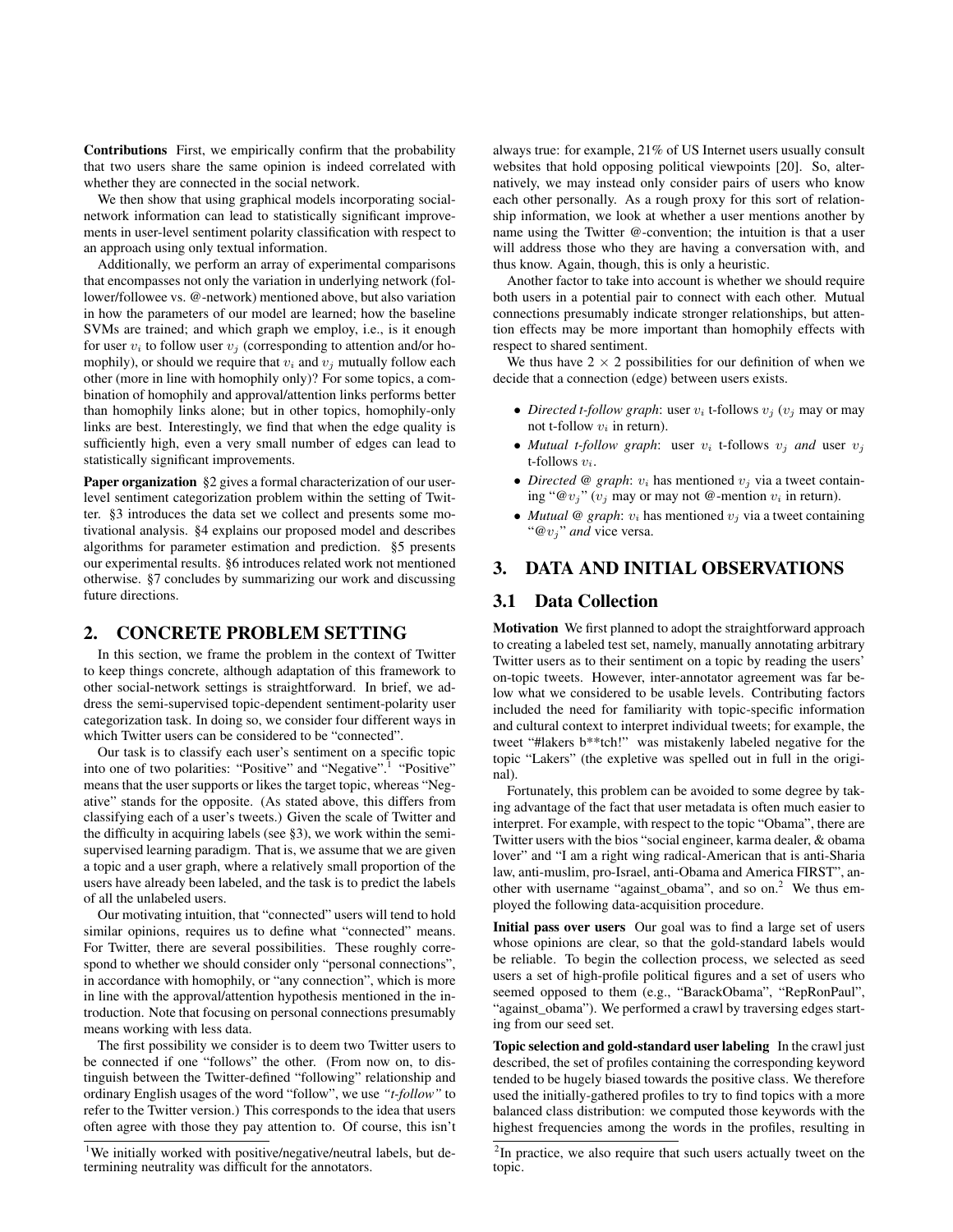**Table 1: Statistics for our main datasets.**

| Topic       | # users |       | #t-follow edges |       | $#@$ edges | # on-topic tweets |
|-------------|---------|-------|-----------------|-------|------------|-------------------|
|             |         | dir.  | mutual          | dir.  | mutual     |                   |
| Obama       | 889     | 7.838 | 2.949           | 2.358 | 302        | 128.373           |
| Sarah Palin | 310     | 1.003 | 264             | 449   | 60         | 21.571            |
| Glenn Beck  | 313     | 486   | 159             | 148   |            | 12.842            |
| Lakers      | 640     | 2.297 | 353             | .167  | 127        | 35.250            |
| Fox News    | 231     | 130   | 32              | 37    |            | 8.479             |

the topics "Obama", "Sarah Palin", "Glenn Beck", "Fox News", and "Lakers" (e.g., "Ron Paul" was not in this final set). Then we employed a very conservative strategy: we annotated each user according to their biographical information (this information was *not* used in our algorithms), keeping only those whose opinions we could clearly determine from their name and bio. $3$  This approach does mean that we are working with graphs in which the users have strong opinions on the target topic, but the resulting gold-standard sentiment labels will be trustworthy.

**Resultant graphs** Finally, we constructed the graphs for our main experiments from the users with gold-standard labels and the edges between them. Table 1 shows basic statistics across topics. "Ontopic tweets" means tweets mentioning the topic by the name we assigned it (e.g., a tweet mentioning "Barack" but not "Obama" would not be included): our experiments only consider on-topic tweets.

## **3.2 Observations**

Before proceeding, we first engage in some high-level investigation of the degree to which network structure and user labels correlate, since a major motivation for our work is the intuition that connected users tend to exhibit similar sentiment. We study the interplay between user labels and network influence via the following two kinds of statistics:

- 1. Probability that two users have the same label, conditioned on whether or not they are connected
- 2. Probability that two users are connected, conditioned on whether or not they have the same label

As stated in §2, we have four types of user-user connections to consider: t-follow and mutually-t-follow relationships, and @ mentioned and mutually-@-mentioned relationships.

**Shared sentiment conditioned on being connected** Figure 1 clearly shows that the probability of two connected users sharing the same sentiment on a topic is much higher than chance. The effect is a bit more pronounced overall in the t-follow graph (red bars) than in the @-graph (blue bars): for instance, more of the bars are greater than .8. In terms of "mutual" links (mutual t-follow or @-mentions) compared with "directed" links, where the t-follow or @-mentioning need not be mutual, it is interesting to note that "mutual" corresponds to a higher probability of shared sentiment in the topics "Obama", "Sarah Palin", and "Glenn Beck", while the reverse holds for "Lakers".

**Connectedness conditioned on labels** We now turn to our second statistic, which measures whether shared sentiment tends to imply connectedness. Figure 2 clearly shows that in our graphs, it is much



**Figure 1: Shared sentiment conditioned on type of connection. Y-axis:** probability of two users  $v_i$  and  $v_j$  having the same sentiment **label, conditioned on relationship type. The left plot is for the t-follow graph, while the right one is for the @ graph. "random": pairs formed by randomly choosing users. "directed": at least one user in the pair links to the other. "mutual": both users in the pair link to each other. Note that the very last bar (a value of 1 for "Fox News", mutual @ graph) is based on only 5 edges (datapoints).**





more likely for users to be connected if they share an opinion than if they differ. The probability that same-opinion users are connected is much larger in the t-follow graph than in the @ graph. This may be a result of the fact that the @-graph is more sparse, as can be seen from Table 1.

**Summary** We have seen that first, user pairs in which at least one party links to the other are more likely to hold the same sentiment, and second, two users with the same sentiment are more likely to have at least one link to the other than two users with different sentiment. These points validate our intuitions that links and shared sentiment are clearly correlated, at least in our data.

# **4. MODEL FRAMEWORK**

In this section, we give a formal definition of the model we work with. We propose a factor-graph model for user labels. With our formulation, more-or-less standard technologies can be employed for learning and inference. We employ transductive learning algorithms in our models. The main advantage of our formulation is that it employs social-network structure to help us overcome both the paucity of textual information in short tweets and the lack of a large amount of labeled data.

#### **4.1 Formulation**

We are given a "query" topic q, which induces a set of users  $V_q$ who have tweeted about  $q<sup>4</sup>$  Our goal is to determine which users in  $V_q$  are positive towards q and which are negative.

<sup>3</sup>When the strictness of these constraints led to a small result set for some topics, we augmented the labeled dataset with more users whose labels could be determined by examination of their tweets. In the case of "Lakers", we were able to acquire more negative users by treating users with positive sentiment towards "Celtics" as negative for "Lakers", since the Celtics and Lakers are two traditional rivals among US basketball teams.

<sup>&</sup>lt;sup>4</sup>We omit users who have never expressed an opinion about  $q$ ; it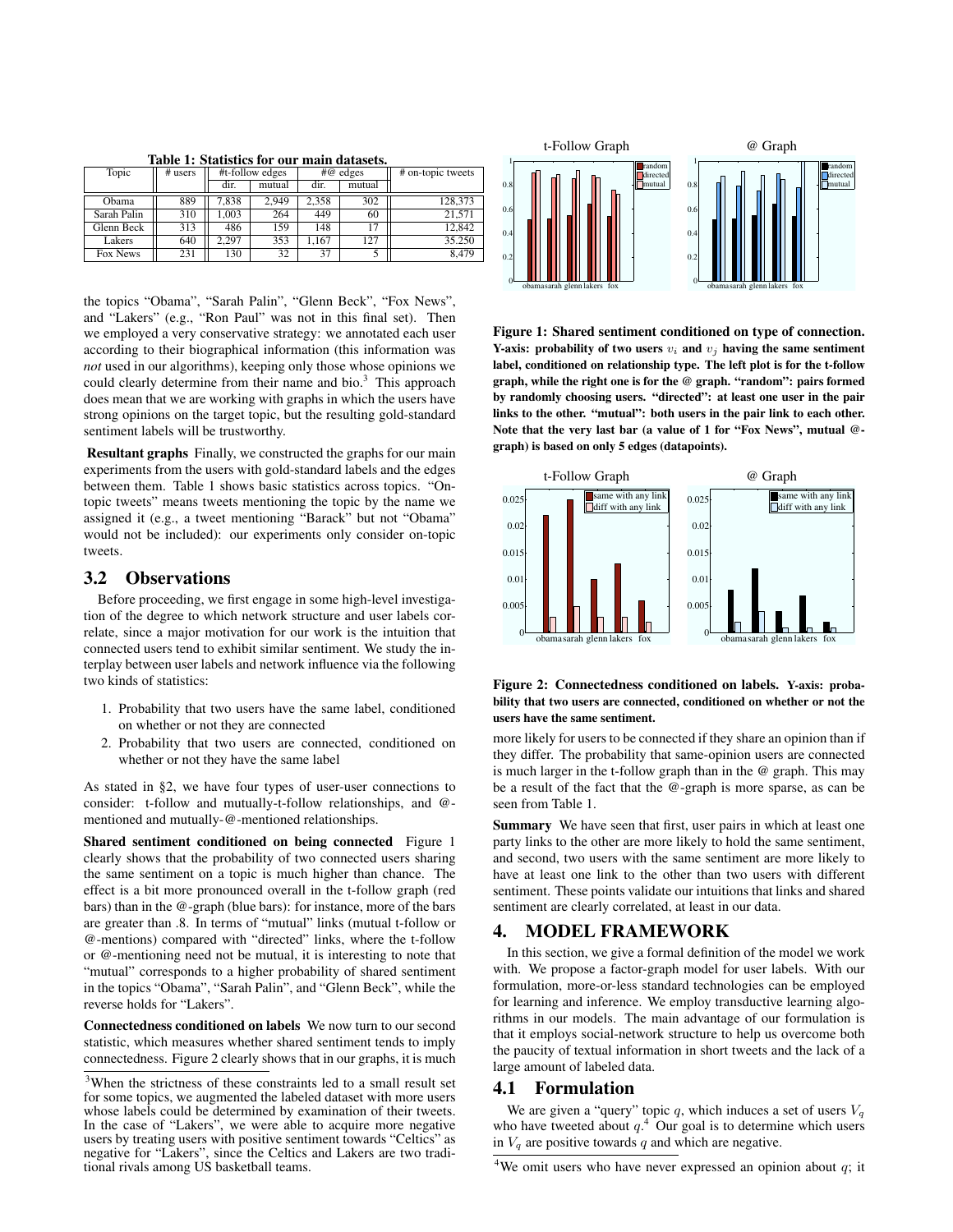

**Figure 3: Example directed heterogeneous graph (dependence on topic** q **suppressed for clarity). The corresponding factor graph has factors corresponding to user-tweet dependencies (label "f") and user-user dependencies (label "h").**

For each user  $v_i \in V_q$ , we have the set  $tweets_{v_i,q}$  of  $v_i$ 's tweets about q, and we know which users  $v_j \in V_q$  t-follow or  $\Theta$ -mention  $v_i$  and vice versa. Recall that we are working in a semi-supervised setting where we are given sentiment labels on a relatively small subset of the users in  $V_q$ . (We do not assume sentiment labels on the tweets.)

We incorporate both textual and social-network information in a single *heterogeneous graph on topic* q, where nodes can correspond to either users or tweets. Figure 3 shows an example.

DEFINITION 1. *A heterogeneous graph on topic* q *is a graph*  $HG_q = \{V_q \cup \{tweets_{v_i,q} \mid v_i \in V_q\}, E_q\}.$  The edge set  $E_q$  is the *union of two sets: the tweet edges*  $\{(v_i, \text{tweets}_{v_i,q}) \mid v_i \in V_q\}$ , in*dicating that*  $v_i$  *posted tweets* $v_i$ ,*q, and network-induced user-user edges.*

As already mentioned in §2, we consider four types of heterogeneous graphs, characterized by the definition of when sociallyinduced edge  $(v_i, v_j)$  exists in  $E_q$ : directed t-follow, mutual t-follow, directed  $\omega$ , and mutual  $\omega$  graphs.

Tweet edges are taken to be either directed or undirected to match the type of the socially-induced edges.

### **4.2 Proposed Model**

Let the topic be fixed, so that we can suppress it in the notation that follows and say that we are working with heterogeneous graph *HG* involving a set of users  $V = \{v_i\}$ . Let  $y_{v_i}$  be the label for user  $v_i$ , and let Y be the vector of labels for all users. We make the Markov assumption that the user sentiment  $y_{v_i}$  is influenced only by the (unknown) sentiment labels  $\hat{y}_t$  of tweets  $t \in \text{tweets}_{v_i}$ and the (probably unknown) sentiment labels of the immediate user neighbors  $Neighbors_{v_i}$  of  $v_i$ . This assumption leads us to the following factor-graph-based model:

$$
\log P(\mathbf{Y}) = \left( \sum_{v_i \in V} \left[ \sum_{t \in tweets_{v_i}, k, \ell} \mu_{k,\ell} f_{k,\ell}(y_{v_i}, \hat{y}_t) + \sum_{v_j \in Neighbors_{v_i}, k, \ell} \lambda_{k,\ell} h_{k,\ell}(y_{v_i}, y_{v_j}) \right] \right)
$$

$$
- \log Z,
$$
 (1)

where the first and second inner sums correspond to user-tweet factors and user-user factors, respectively (see below for more details), and the indices  $k, \ell$  range over the set of sentiment labels  $\{0,1\}.$  $f_{k,\ell}(\cdot,\cdot)$  and  $h_{k,\ell}(\cdot,\cdot)$  are feature functions, and  $\mu_{k,\ell}$  and  $\lambda_{k,\ell}$  are parameters representing impact. (For instance, we might set  $\mu_{0,1}$ to 0 to give no credit to cases in which user label  $y_{v_i}$  is 0 but tweet t's label  $\hat{y}_t$  is 1.) Z is the normalization factor.

**User-tweet factor** Feature function  $f_{k,\ell}(y_{v_i}, \hat{y}_t)$  fires for a particular configuration, specified by the indices  $k$  and  $\ell$ , of user and individual-tweet labels (example configuration: both are 1). After all, we expect  $v_i$ 's tweets to provide information about their opinion. Given our semi-supervised setting, we opt to give different values to the same configuration depending on whether or not user  $v_i$  was one of the initially labeled items, the reason being that the initial labels are probably more dependable. Thus, we use  $w_{\rm labeled}$ and  $w_{\text{unlabeled}}$  to indicate our different levels of confidence in users that were or were not initially labeled:

$$
f_{k,\ell}(y_{v_i}, \hat{y}_t) = \begin{cases} \frac{w_{\text{labeled}}}{|tweets_{v_i}|} & y_{v_i} = k, \hat{y}_t = \ell, v_i \text{ labeled} \\ \frac{w_{\text{unlabeled}}}{|tweets_{v_i}|} & y_{v_i} = k, \hat{y}_t = \ell, v_i \text{ unlabeled} \\ 0 & \text{otherwise} \end{cases}
$$
(2)

We normalize by  $|tweets_{v_i}|$  because each  $t \in tweets_{v_i}$  contributes to the first exponential in Eq. 1.

**User-user factor** Next, our observations in §3 suggest that socialnetwork connections between users can correlate with agreement in sentiment. Hence, we define feature functions  $h_{k,\ell}(y_{v_i}, y_{v_j})$ , which fire for a particular configuration of labels, specified by the indices k and  $\ell$ , between neighboring users  $v_i$  and  $v_j$ :

$$
h_{k,\ell}(y_{v_i}, y_{v_j}) = \begin{cases} \frac{w_{\text{relation}}}{|Neighbors_{v_i}|} & y_{v_i} = k, y_{v_j} = \ell\\ 0 & \text{otherwise} \end{cases}
$$
 (3)

Note that for a directed heterogeneous graph with edge set  $E$ , we define  $Neighbors_{v_i} \stackrel{def}{=} \{v_j \mid (v_i, v_j) \in E\}$ , since the Twitter interface makes the tweets of t-followee  $v_j$  visible to t-follower  $v_i$ (and similarly for @-mentions), so we have some reason to believe that  $v_i$  is aware of  $v_j$ 's opinions.

**Implementation Note** in our experiments, we empirically set the weights within the feature functions as follows:  $w_{\text{labeled}} = 1.0$ ,  $w_{\text{unlabeled}} = 0.125$ ,  $w_{\text{relation}} = 0.6$ ; thus, the greatest emphasis is on tweet labels matching the label of an initially-labeled user.

# **4.3 Parameter Estimation and Prediction**

We now address the problems of estimating the remaining free parameters and inferring user sentiment labels once the parameter values have been learned. We provide more details below, but to summarize: Inference is performed using loopy belief propagation, and for parameter estimation, we employ two approaches. The first is simple estimation from the small set of labeled data we have access to; the second applies SampleRank to the semi-supervised setting [25, 19].

#### *4.3.1 Parameter Estimation*

To avoid needing to always distinguish between  $\mu_{k,\ell}$ 's and  $\lambda_{k,\ell}$ 's, we introduce a change of notation. We write  $\phi$  for the vec-

seems rash to judge someone's opinion based *solely* on who their associates are.

<sup>5</sup>These parameters are set to adjust the importance of labeled data, unlabeled data and relation information. We did try different parameter values. In accordance with the intuition that labeled users are the most trustworthy, and that user relations are the next most trustworthy, we fixed  $w_{\text{labeled}} = 1.0$ , and then varied  $w_{\text{relation}}$ between  $[0.5, 0.8]$  and  $w_{\text{unlabeled}}$  between  $[0.1, 0.5]$ . The parameter settings given in the main text exhibited the best performance across topics, but performance was relatively stable across different settings.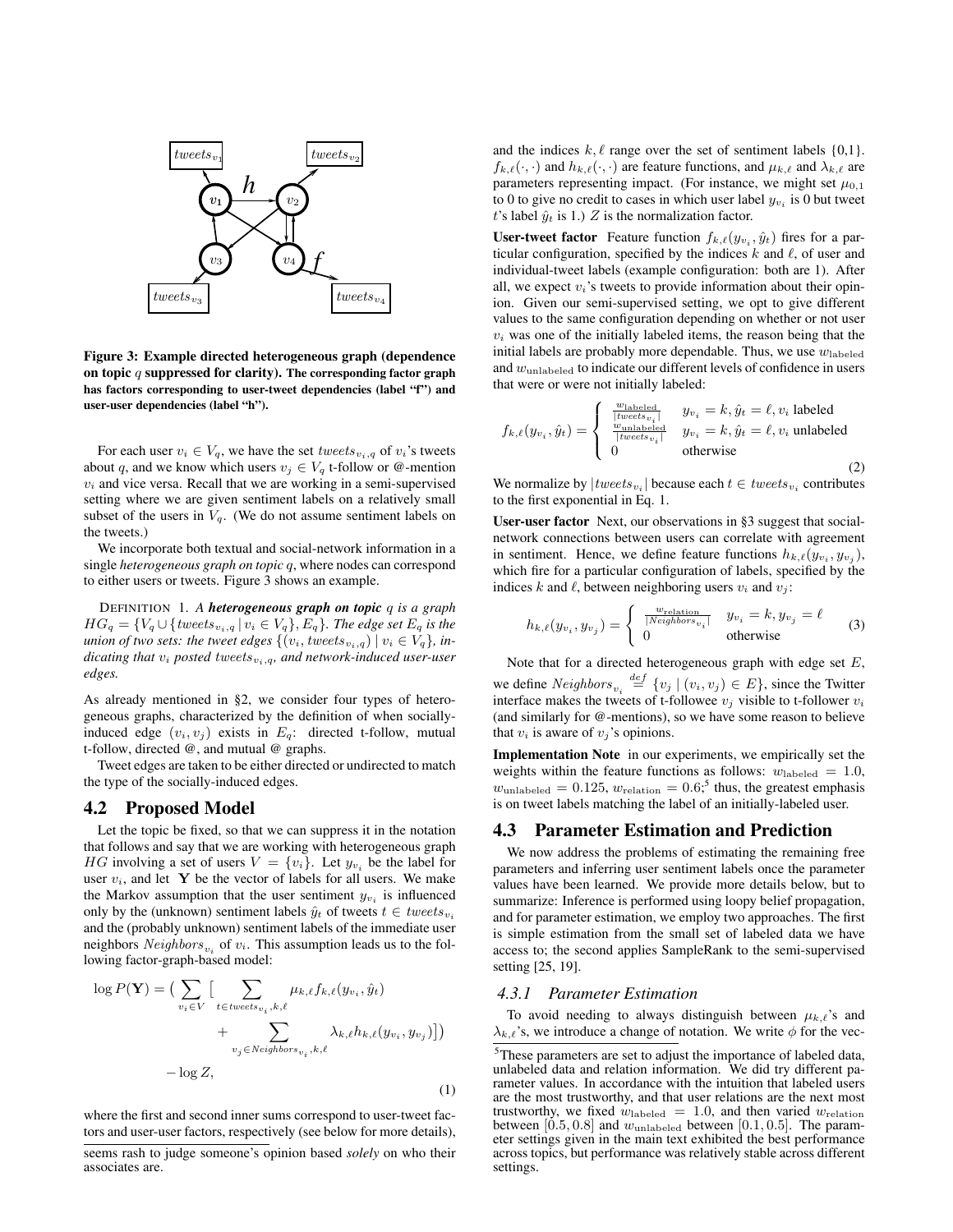tor of parameters  $\mu_{k,\ell}$  and  $\lambda_{k,\ell}$ , and write  $\Phi_{\phi}(\mathbf{Y})$  for the function  $\log P(Y)$ , given in Eq.1, induced by a particular  $\phi$  on a vector of user labels  $Y$ . If we were in the fully supervised setting — that is, if we were given  $Y$  — then in principle all we would need to do is find the  $\phi$  maximizing  $\Phi_{\phi}(\mathbf{Y})$ ; but recall that we are working in a semi-supervised setting. We propose the following two approaches.

**Direct estimation from simple statistics ("NoLearning" for short)** One way around this problem is to not learn the parameters  $\phi$  via optimization, but to simply use counts from the labeled subset of the data. Thus, letting  $E_{\rm labeled}$  be the subset of edges in our heterogeneous graph in which both endpoints are labeled, we estimate the four user-user parameters as follows:

$$
\lambda_{k,\ell} := \frac{\sum_{(v_i, v_j) \in E_{\text{label}}}{I(y_{v_i} = k, y_{v_j} = \ell)}}{\sum_{(v_i, v_j) \in E_{\text{label}}}{I(y_{v_i} = k, y_{v_j} = 1) + I(y_{v_i} = k, y_{v_j} = 0)}}
$$
(4)

where  $I(\cdot)$  is the indicator function. Remember, though, that we do not have any labels on the (short, often hard-to-interpret) tweets. We therefore make the strong assumption that positive users only post positive (on-topic) tweets, and negative users only post negative tweets; we thus set  $\mu_{k,\ell} := 1$  if  $k = \ell$ , 0 otherwise.

**SampleRank ("Learning")** If we instead seek to learn the parameters  $\phi$  by maximizing  $\Phi_{\phi}(\cdot)$ , we need to determine how to deal with the normalization factor and how to best handle having both labeled and unlabeled data. We employ SampleRank [25], Algorithm 1:



**Algorithm 1**: SampleRank. In our experiments,  $\eta = .001$ ; varying  $\eta$  did not affect performance much.

In the above, Sample is the sampling function; we use the uniform distribution in our experiments .  $LLR_{\phi}(\mathbf{Y}_{\text{new}}, \mathbf{Y})$  is the loglikelihood ratio for the new sample  $\mathbf{Y}^{\text{new}}$  and previous label set  $\mathbf{Y}$ :  $\mathsf{LLR}_\phi(\mathbf{Y}^\text{new}, \mathbf{Y}) = \log\left(\frac{P(\mathbf{Y}^\text{new})}{P(\mathbf{Y})}\right) = \Phi_\phi(\mathbf{Y}^\text{new}) - \Phi_\phi(\mathbf{Y})$  (this causes the normalization terms to cancel out). We can use all the users, labeled and unlabeled, to compute  $LLR_{\phi}(\mathbf{Y}^{\text{new}}, \mathbf{Y})$ , since we only need the underlying graph structure to do so (the label sets to be compared are inputs to the function).

We define the relative-performance or truth function  $Re[Perf(Y<sup>new</sup>, Y)]$  as the difference in performance, measured on the *labeled data only*, between Y<sup>new</sup> and Y, where the performance Perf of a set of labels Y is  $\mathsf{Perf}(\mathbf{Y}) = \mathsf{Accuracy}_{\text{labeled}}(\mathbf{Y}) + \mathsf{MacroF1}_{\text{labeled}}(\mathbf{Y}).$  Singh et al. [19] propose a more sophisticated approach to defining truth functions in the semi-supervised setting, but our emphasis

in this paper is on showing that our model is effective even when deployed with simple learning techniques.

## *4.3.2 Prediction*

We employ loopy belief propagation to perform inference for a given learned model<sup>6</sup>, as handling the normalization factor  $Z$  is still difficult. To account for the fact that SampleRank is randomized, we do learning-then-inference 5 times to get 5 predictions, and take a majority vote among the five label possibilities for each user.

# **5. EXPERIMENTS**

In this section, we first describe our experimental procedure. We then present a case study that validates our intuitions as to how the network-structure information helps user-level sentiment classification. Finally, we analyze the performance results, and examine the effects of graph density, edge "quality", SVM training data, and amount of unlabeled data.

#### **5.1 Experimental Procedure**

We ran each experiment 10 times. In each run, we partitioned the data for which we had ground-truth labels into a training set, consisting of 50 positive plus 50 negative randomly-chosen users whose labels are revealed to the algorithms under consideration, and an evaluation set consisting of the remaining labeled users.<sup>7</sup>

One issue we have not yet addressed is our complete lack of annotations on the tweets; we need tweet labels as part of our model. We construct training data where the "positive" tweets were all (ontopic) tweets from users labeled positive, and the "negative" tweets all (on-topic) tweets from users labeled negative. (We discuss some alternative approaches later.) Different classifiers are trained for different topics.

We compare three user-classification methods, two of which were introduced in §4 and the other of which is our baseline:

- *Majority-vote Baseline (SVM Vote)*: The user's sentiment label is simply the majority label among their (on-topic) tweets, according to the SVM. <sup>8</sup>
- *Heterogeneous Graph Model with Direct estimation from simple statistics (HGM-NoLearning)*: We derive parameter values according to the statistics in the labeled data, and then apply loopy belief propagation to infer user sentiment labels.
- *Heterogeneous Graph Model with SampleRank (HGM-Learning)*: We perform semi-supervised learning on the heterogeneous graph and then apply loopy belief propagation to get user-level sentiment labels.

We measure performance via both accuracy and Macro F1 on the evaluation set.

#### **5.2 Case Study**

We first engage in a case study to show how our graph information can improve sentiment analysis. Figure 4 shows an example generated from our experiments. In the depicted portion (a) of the ground-truth user graph for the topic "Obama", we see that positive (green) and negative (red) users are relatively clustered. Deriving user labels from an SVM run on text alone yields graph (b), in which we see much less clustering and a number of mistakes compared to ground truth: this is probably because tweet text is short

<sup>&</sup>lt;sup>6</sup>Using SampleRank for inference led to worse performance.

<sup>&</sup>lt;sup>7</sup>Note that the ratios of  $|training set|/|evaluationset|$  are different in different topics.

<sup>&</sup>lt;sup>8</sup>We also tried the baseline of combining all the (on-topic) tweets of a user into a single document; the results were much worse.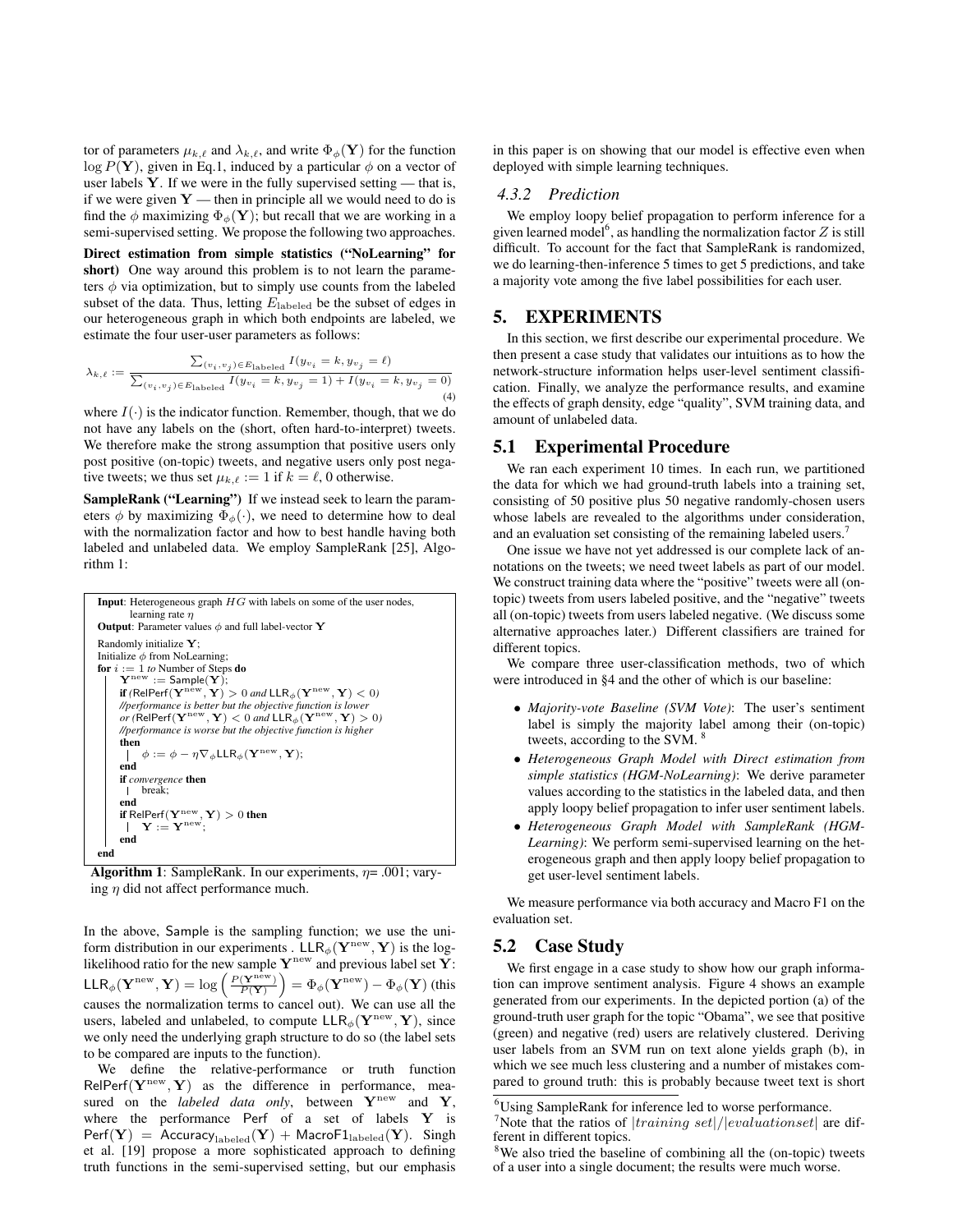

**Figure 4: Case study: Portion of the t-follow graph for the topic "Obama", where derived labels on users are indicated by green (positive) and red (negative), respectively. Each node is a user, and the center one is "BarackObama". The numbers in the nodes are indices into the table below. (a): Ground truth (human annotation). (b) SVM Vote (baseline). (c) HGM-Learning in the directed t-follow graph. Filled nodes indicate cases where the indicated algorithm was right and the other algorithm was wrong; for instance, only our algorithm was correct on node 4.**

|  |  | Sample tweets of users classified correctly only when network information is incorporated |  |  |  |  |  |
|--|--|-------------------------------------------------------------------------------------------|--|--|--|--|--|
|  |  |                                                                                           |  |  |  |  |  |

| User ID        | <b>SVM</b> Vote    | HGM        | True       | Tweet                                                                                                                               |
|----------------|--------------------|------------|------------|-------------------------------------------------------------------------------------------------------------------------------------|
|                | <b>NEG</b>         | <b>POS</b> | <b>POS</b> | Obama is making the repubs look silly and petty. #hrc                                                                               |
| $\overline{c}$ | <b>POS</b><br>NEG. |            | <b>POS</b> | Is happy Obama is President                                                                                                         |
|                |                    |            |            | Obama collectable http://tinyurl.com/c5u7jf                                                                                         |
|                | <b>NEG</b>         | POS        | <b>POS</b> | I am praying that the government is able to get health care reformed this year! President Obama seems like the ONE to get it worked |
|                |                    |            |            | out!!                                                                                                                               |
|                |                    |            |            | Watching House on TV. I will be turning to watch Rachel M. next. I am hoping Pres. Obama gets his budget passed. Especially Health  |
|                |                    |            |            | Care!                                                                                                                               |
| 4              | <b>POS</b>         | <b>NEG</b> | <b>NEG</b> | RT @TeaPartyProtest Only thing we have 2 fear is Obama himself & Pelosi & Cong & liberal news & Dems & http://ow.ly/15M9Xv          |
|                |                    |            |            | RT @GlennBeckClips: Barack Obama can no more disown ACORN than he could disown his own grandmother. #TCOT                           |
|                | <b>POS</b>         | <b>NEG</b> | <b>NEG</b> | RT @JosephAGallant Twitlonger: Suppose I wanted to Immigrant to Mexico? A Letter to President Obama http://tl.gd/1kr5rh             |
|                |                    |            |            | George Bush was and acted like a war time President. Obama is on a four year power grab and photo op. #tcot                         |
| 6              | POS.               | <b>NEG</b> | <b>NEG</b> | ObamaCare forces Americans to buy or face a fine! It is UNCONSTITUITIONAL to force us to buy obamacare. Marxist Govt. taking        |
|                |                    |            |            | our Freedoms!                                                                                                                       |
|                |                    |            |            | Look up Chicago Climate Exchange, an organization formed years ago by Obama & his Marxist-Commie Cronies to form a profit off       |
|                |                    |            |            | cap & trade.                                                                                                                        |

and relatively difficult to interpret, according to our initial inspections of the data. In contrast, graph (c) shows that our text- and network-aware algorithm produces labels that are more coherently clustered and correct more often than (b).

We investigate more by looking at a specific example. The table in the lower part of Figure 4 shows a selection of tweets for users that only our algorithm classified correctly. We see that the text of these tweets is often seemingly hard (for an SVM) to classify. For example, user 1's "Obama is making the repubs look silly and petty. #hrc" has negative words in it, although it is positive towards Obama. In these cases, the network structure may connect initially-misclassified users to users with the same sentiment, and our network-aware algorithm is able to use such relationship information to overcome the difficulties of relying on text interpretation alone.

It should be pointed out that there are cases where text alone is a better source of information. Consider user 7 in Figure 4, who resides in a two-node connected component and was correctly classified by SVM Vote but not HGM-Learning. User 7 is particularly prolific, so there is a great deal of data for the text-based SVM to

work with; but the network-based method forced user 7 to share its neighbor's label despite this preponderance of textual evidence.

# **5.3 Performance Analysis**

We now present the performance results for the different methods we considered. Figure 5 shows the average performance of the different methods across topics. The green dot represents the performance of the baseline, the red ones are results for t-follow graphs, and the blue ones are results for @ graphs. The presence of a  $\triangle$  indicates that the corresponding approach is significantly better than the baseline for more than 3 topics.

First, our approaches all show better performance than the baseline both in Accuracy and MacroF1, though the improvement is rather small in @ graphs. This validates the effectiveness of incorporating network information.

Second, t-follow graphs (red) show better performance than @ graphs (blue). It seems that t-follow relations between people are more reliable indicators of sentiment similarity, which is consistent with our analysis of Figure 2.

Third, directed graphs work better than mutual graphs. This could either be because approval/attention links are more related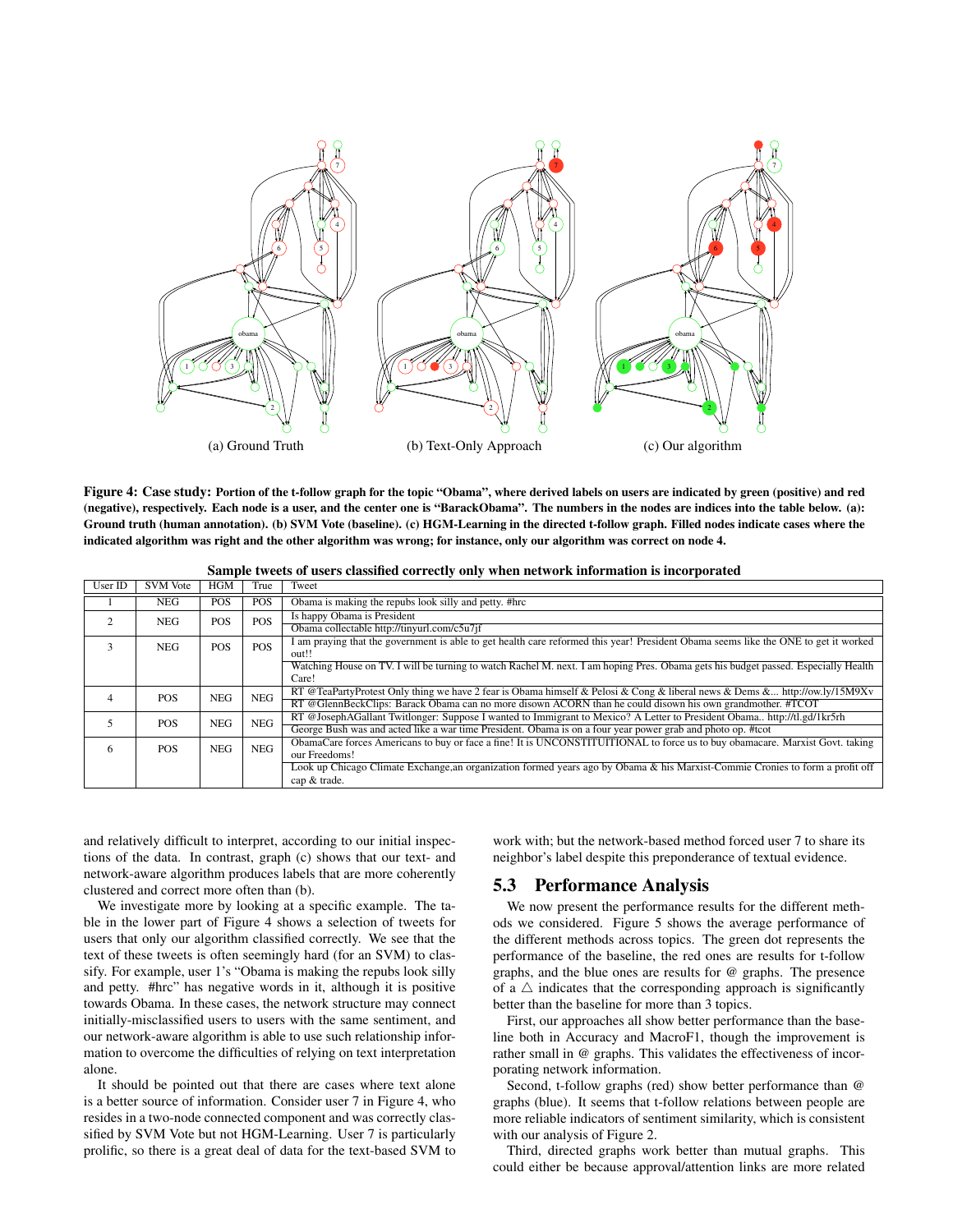

**Figure 6: Performance Analysis in Different Topics. The x-axes are the same as in Figure 5. Bars summarize performance results for our "10 run" experiments: the bottom and top of a bar indicate the 25th and 75th percentiles, respectively. Dots indicate median results; in pairs connected by lines, the left is "NoLearning", while the right is "Learning". Green: SVM vote, our baseline. Red: network-based approaches applied to the t-follow graphs. Blue: results for the @ graphs. Stars (**∗**) indicate performance that is significantly better than the baseline, according to the paired t-test.**



**Figure 5: Average Performance Analysis. Red indicates t-follow graphs, blue indicates @ graphs. For each connected pair, the left one is from NoLearning, while the right one is from Learning. A** △ **marks those approaches that are significantly better than the baseline for more than 3 topics.**

to shared sentiment than any effects due to homophily, or because the directed graphs are denser than the mutual ones, as can be seen from Table 2.

Fourth, NoLearning and Learning performed quite similarly. (However, we show below that Learning can provide more robustness when more unlabeled users are added.)

**Per-topic performance: density vs. quality analysis** We now look at the topics individually to gain a better understanding of what factors affect performance. Figure 6 gives the per-topic breakdown. Again, we use green, red, and blue to indicate, respectively, the SVM-vote baseline, our graph-based methods using t-follow graphs, and our graph-based methods using @ graphs. The ∗'s denote where our approach is significantly better than the baseline (paired t-test, .05 level). Overall, we see that for the topics "Obama", "Sarah Palin" and "Glenn Beck", the t-follow graph is much more effective than the @ graph in terms of providing statistically significant improvements over the baseline; but for the topics "Lakers" and "Fox", the @ graph provides more instances of statistically significant improvements, and overall there are fewer statistically significant improvements over SVM vote. What accounts for these differences?

**Table 2: Average degree statistics. Directed degree refers to out-degree.**

| Topic       | $#$ users | t-follow graph |                    | @ graph |        |  |  |
|-------------|-----------|----------------|--------------------|---------|--------|--|--|
|             |           | directed       | directed<br>mutual |         | mutual |  |  |
| Obama       | 889       | 8.8            | 6.6                | 2.7     | 0.7    |  |  |
| Sarah Palin | 310       | 3.2            | 1.7                | 1.4     | 0.4    |  |  |
| Glenn Beck  | 313       | 1.6            | 1.0                | 0.5     | 0.1    |  |  |
| Lakers      | 640       | 3.6            |                    | 1.8     | 0.4    |  |  |
| Fox News    | 231       | 0.6            | 0.3                | 02      | 0.04   |  |  |

Some initially plausible hypotheses are not consistent with our data. For instance, one might think that sparsity or having a smaller relative amount of labeled training data would affect the performance rankings. However, neither graph sparsity nor the relative or absolute amount of users in the graph explain why there are more improvements in "Glenn Beck" than "Lakers" or why "Fox News" performs relatively poorly. Table 2 shows the average degree in different topics as an approximation for sparsity. In comparison to the Glenn Beck graphs, the Lakers graphs are denser. And, Fox News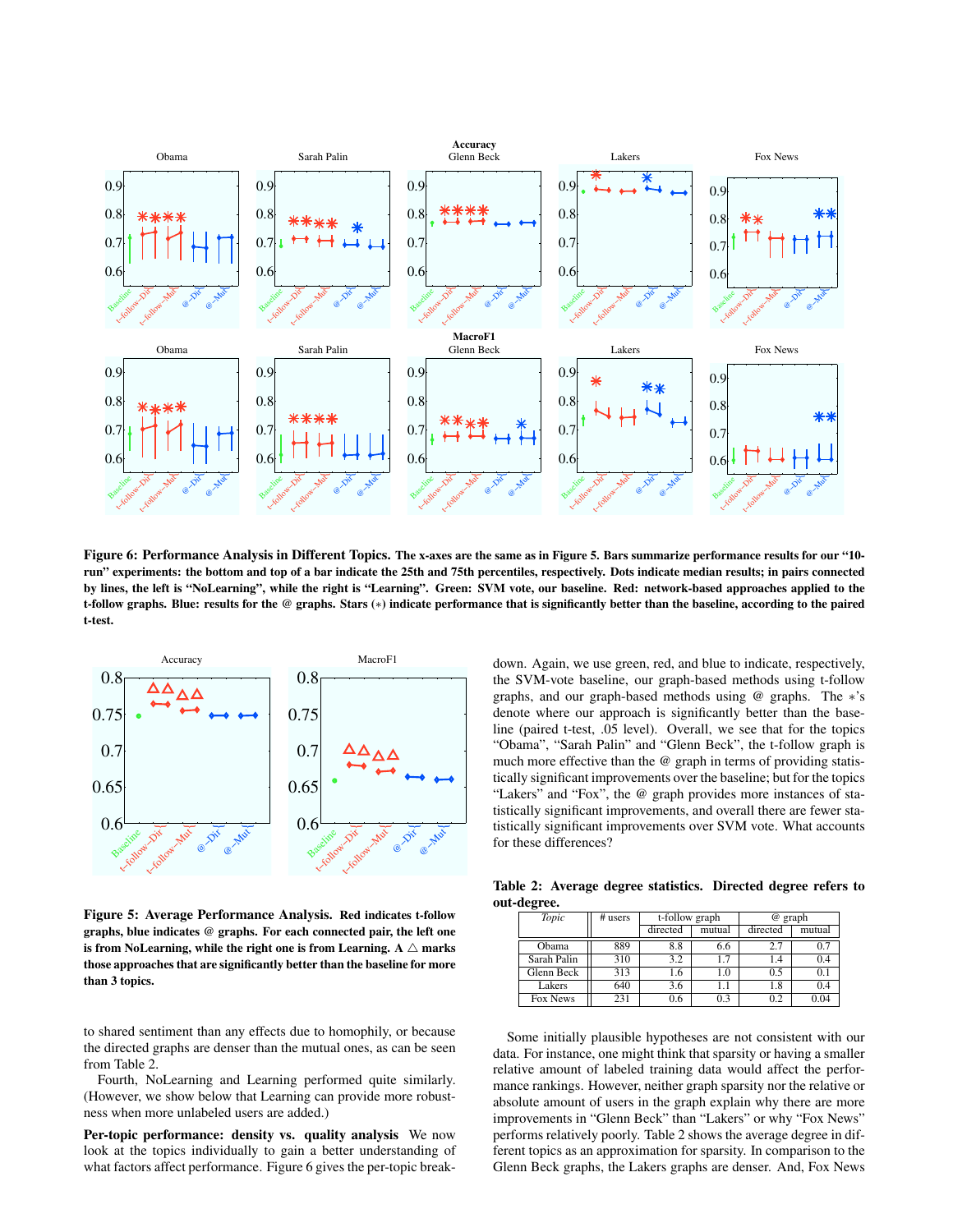

**Figure 7: Accuracy in the Largest Connected Component. We show the average accuracy in the largest connected component of the directed t-follow graph as the amount of unlabeled data increases.**

**Table 3: Statistics on the expanded graphs. Boldface indicates the setting used in Figure 7.**

| Topic       | # users | # t-follow edges |            | $#@$ edges |         | average t-follow degree |        | average @ degree |        | total # of on-topic tweets |
|-------------|---------|------------------|------------|------------|---------|-------------------------|--------|------------------|--------|----------------------------|
|             |         | directed         | mutual     | directed   | mutual  | directed                | mutual | directed         | mutual |                            |
| Obama       | 307.985 | 60.137.108       | 19.204.843 | 8.205.166  | 861.394 | 195.3                   | 124.7  | 26.6             | 5.6    | 4.873.711                  |
| Sarah Palin | 121.910 | 14.318.290       | 4.278.903  | 3.764.747  | 449.568 | 117.5                   | 70.2   | 30.9             | 7.4    | 972,537                    |
| Glenn Beck  | 95.847  | 9.684.761        | 3.038.396  | 2.862.626  | 357,910 | 101.0                   | 63.4   | 29.9             | 7.5    | 687.913                    |
| Lakers      | 76.926  | 4,668,618        | 949.194    | .030.722   | 91.436  | 60.7                    | 24.7   | 13.4             | 2.4    | 301.558                    |
| Fox News    | 14.530  | 1.197.997        | 5.497.221  | 3.889.892  | 462,306 | 150.2                   | 96.0   | 34.0             | 8.1    | 1,231,519                  |

has the highest proportion of labeled to unlabeled data (since it has the fewest users), but our algorithm yields relatively few improvements there.

However, the topic statistics depicted back in Figure 1 do reveal two important facts that help explain why "Lakers" and "Fox News" act differently. First, they are the two topics for which the mutual t-follow edges have the lowest probability of connecting same-label users, which explains the paucity of red ∗'s in those topics' plots. Second, the reason "Lakers" and "Fox News" exhibit more statistically significant improvements for the @ graph is that, as Figure 1 again shows, they are the topics for which directed @ edges and mutual @ edges, respectively, have the highest probability among all edge types of corresponding to a shared label. Thus, we see that when the quality of the underlying graph is high, our graph-based approach can produce significant improvements even when the graph is quite sparse — for Fox News, there are only 5 mutual @ pairs. (The high performance of SVM Vote for "Lakers" makes it more difficult to make further improvements.)

**Variation in SVM training** We now briefly mention our experiments with two alternative training sets for the tweet-level SVM that underlies the SVM vote baseline: (a) a single set of outof-domain tweets labeled using emoticons as distant supervision [17]; (b) the same 5 topical sets described in §5.1, except that we discarded tweets to enforce a 50/50 class balance. For (a), the statistical-significance results were roughly the same as for our main training scheme, except for "Obama", where the SVM-vote results themselves were very poor. Presumably, a graph-based approach cannot help if it is based on extremely inaccurate information. For (b), there were some small differences in which graphs provided significant improvements; but we believe that in a semisupervised setting, it is best to not discard parts of what little labeled data there is.

**Adding more unlabeled data** How much does adding more unlabeled data help? To provide some insight into this question, we consider one underlying graph type and evaluation metric — directed t-follow graph, accuracy — and plot in Figure 7 how performance is affected by increasing the number of unlabeled users. Note that what we plot is the average accuracy for the largest connected component of the labeled evaluation data, since this constitutes a more stable measure with respect to increase in overall graph size. Also, note that the way we increase the number of unlabeled users is taking them from the crawl we obtained in our initial pass over users, which contained 1, 414, 340 users, 1, 414, 211 user profiles, 480, 435, 500 tweets, 274, 644, 047 t-follow edges, and 58, 387, 964 @-edges; Table 3 shows the statistics for all the expanded graphs we collected.

Figure 7 shows that HGM-Learning is generally better than the SVM Vote baseline and at worst does comparably. HGM-NoLearning tends to degrade more than HGM-Learning, suggesting that learning-based parameter estimation is effective at adjusting for graphs with more unlabeled data. Edge density does not explain the relatively larger improvements in "Lakers" and "Fox News" because those are not the densest graphs.

# **6. RELATED WORK**

Recently, there has been some work on sentiment analysis on Twitter, focusing on the tweet level [10, 13, 3, 4, 8]. Of deployed twitter-sentiment websites (e.g., www.tweetfeel.com, www.tweetsentiments.com, www.twitrratr.com), the techniques employed are generally standard tweet-level algorithms that ignore links between users.

There has been some previous work on automatically determining user-level opinion or ideology [2, 24, 27, 12, 7], generally looking at information just in the text that the users generate.

A number of different graphs have been exploited in documentor sentence-level sentiment analysis [2, 14, 1, 15, 12, 21, 26, 22, 8], including in a semi-supervised setting [5, 6, 18]. Our use of @ mentions is similar to previous sentiment-analysis work using the network of references that one speaker makes to another [24].

# **7. CONCLUSIONS AND FUTURE WORK**

We demonstrated that user-level sentiment analysis can be significantly improved by incorporating link information from a social network. These links can correspond to attention, such as when a Twitter user wants to pay attention to another's status updates, or homophily, where people who know each other are connected.